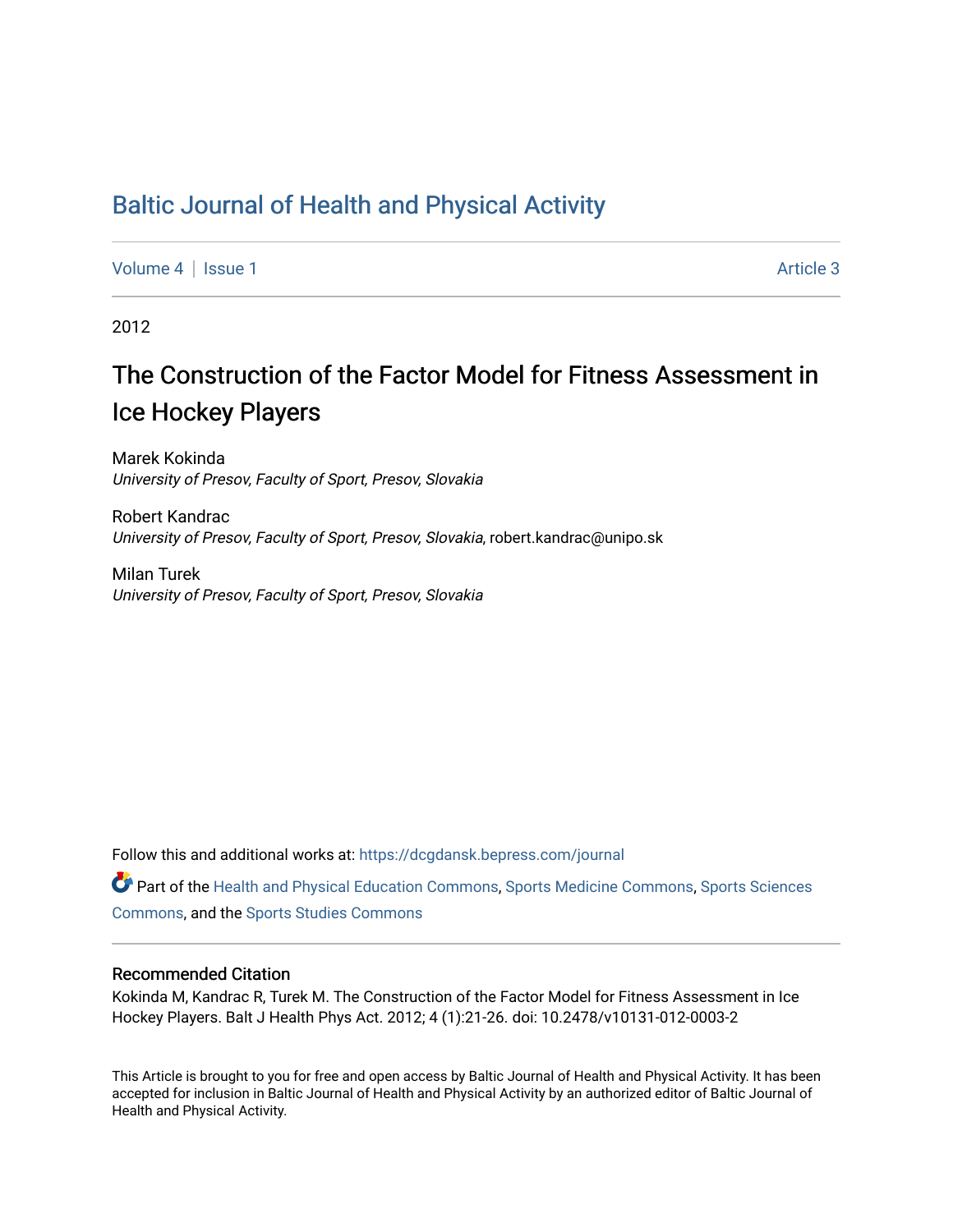

DOI: 10.2478/v10131-012-0003-2

|                                                                                                        | The Construction of The Factor Model for Fitness<br><b>Assessment in Ice Hockey Players</b>                                                                                                                                                                                                                                                                                                                                                           |
|--------------------------------------------------------------------------------------------------------|-------------------------------------------------------------------------------------------------------------------------------------------------------------------------------------------------------------------------------------------------------------------------------------------------------------------------------------------------------------------------------------------------------------------------------------------------------|
| <b>Authors' Contribution:</b><br>A - Study Design<br>B - Data Collection<br>C - Statistical Analysis   | Marek Kokinda <sup>(A, B, C, D, E)</sup> , Robert Kandrac <sup>(D, E, F)</sup> ,<br>Milan Turek (A, C, D, E, G)                                                                                                                                                                                                                                                                                                                                       |
| D - Data Interpretation<br>E - Manuscript Preparation<br>F - Literature Search<br>G - Funds Collection | University of Presov, Faculty of Sport, Presov, Slovakia                                                                                                                                                                                                                                                                                                                                                                                              |
|                                                                                                        | Key words: factor structure, diagnostics, ice hockey                                                                                                                                                                                                                                                                                                                                                                                                  |
|                                                                                                        | <b>Abstract</b>                                                                                                                                                                                                                                                                                                                                                                                                                                       |
| <b>Background:</b>                                                                                     | The purpose of this study was to design a factor model whose application would re-                                                                                                                                                                                                                                                                                                                                                                    |
| <b>Material/Methods:</b>                                                                               | fine the diagnostics of actual and continuous states in ice hockey players.<br>The following batteries of tests were used: Test battery 1 serves as a monitoring tool<br>for the Methods Department of Slovak Ice Hockey Federation. Test battery 2 was<br>designed on the basis of previous empirical evidence. A comparative analysis of the                                                                                                        |
|                                                                                                        | batteries was aimed at the qualitative aspect of the criteria of the individual test items.<br><b>Results:</b> The results showed partial incompleteness of the battery and a need to complement                                                                                                                                                                                                                                                      |
|                                                                                                        | the battery with test items that would be more indicative of skating performance. The<br>saturation of five factors within test battery 2 demonstrated a hierarchy of individual<br>parameters, which were actually indicative of skating performance.                                                                                                                                                                                                |
| <b>Conclusions:</b>                                                                                    | With a high degree of probability, one may conclude the incidence of a common base<br>of running parameters (factor model 1), which despite a different character of loading<br>shared an identical base. This contradiction represents a certain knowledge paradox<br>indicating that the implementation of these items into the test battery does not suffi-<br>ciently assess general fitness in ice hockey players making their number redundant. |
| Word count: 2,407<br>Tables: 4<br>Figures: 2                                                           | Received: October 2011<br>Accepted: March 2012                                                                                                                                                                                                                                                                                                                                                                                                        |
| References: 11                                                                                         | Published: March 2012                                                                                                                                                                                                                                                                                                                                                                                                                                 |
| <b>Corresponding author:</b><br>Róbert Kandráč Ph.D.                                                   | Fakulta športu PU, Ul. 17. novembra č. 13, 08116 Prešov, Slovakia                                                                                                                                                                                                                                                                                                                                                                                     |

E-mail: robert.kandrac@unipo.sk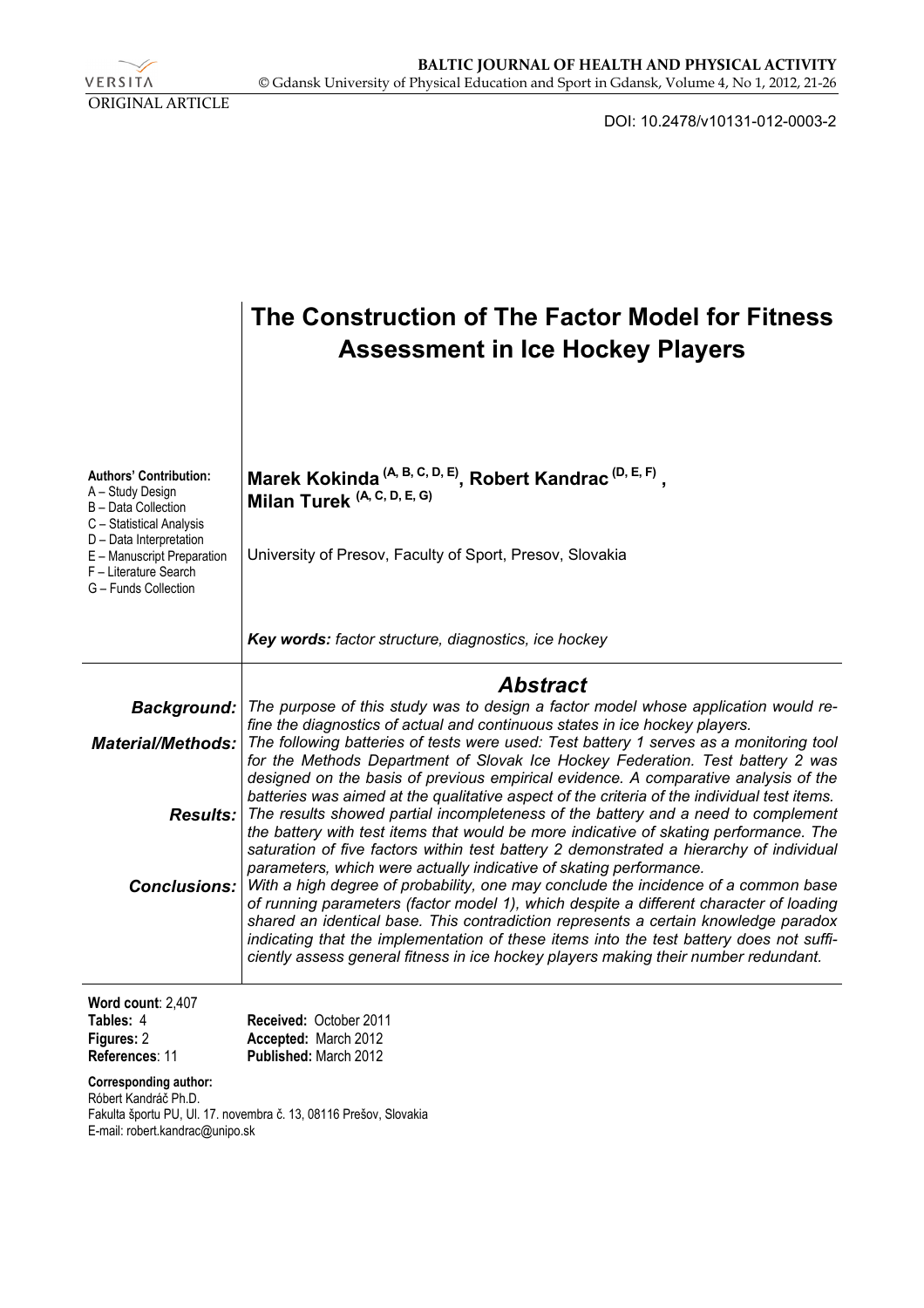#### **Introduction**

Sports diagnostics is irreplaceable with regard to qualified control of the training process providing information on the states and changes in all sports, whose primary aim is to enhance performance. Its interpretation enables coaches to actively engage in the training process and to predict the increase and decline in sports performance. On the basis of assessment of both the level and changes induced by sustained training, sports diagnostics serves to assess the predispositions necessary for the training process itself. The success in both individual and team sports lies in a scientifically justified system of training activity.

The selection of appropriate and verified methods in both specific and general conditions has to be performed on the basis of diagnostics, through which the indefinite character of exercises is eliminated. Athlete's training level may be defined as a specific form of organism's adaptation to a physical load. The adaptation is the result of genetic dispositions and the applied training. To differentiate between both effects in real conditions is practically impossible without unconventional methods used to uncover "weak" performance-determining links, which are used for the analysis and assessment of performance.

Diagnostics is based on a model physical load, which must mimic the competition conditions of identical intensity and duration. At the same time, it is necessary to assess the motor ability of the tested person and apply a dynamic load [1]. Both components depend on the motor competence that determines the performance of a particular motor task included in the assessment. The motor competence is characterized by two parameters: 1. skill – technique acquisition related to a motor task; 2. the condition of the muscular system.

Sports performance in ice hockey is alternate with regard to exercise intensity and falls into the category of the so-called 'multiple sprint sports' [2]. These types of sports performances are characterized by alternation of maximal-intensity short-duration exercise intervals and rest intervals.

The primary aim of the factor analysis is to derive hypothetical variables or factors out of a variety of observed variables. The factor analysis not only tests a particular hypothesis, but also looks for and proposes a new one [3].

The purpose of this study was to design a probability model whose application would refine the diagnostics of parameters of actual and continuous states in ice hockey players, using factor and analytical procedures.

#### **Material and Methods**

The sample consisted of 22 U18 ice hockey players of the ice hockey team HC Košice, which ranks among the most successful ones in Slovakia. The systematic work of coaches includes expert assessment, but lacks requirements related to the prediction of the players' future performance level. This requires innovation of diagnostic tools for the assessment of somatic, functional and motor parameters while preserving sufficient information values of the used test items. Simultaneously, it is necessary to reduce the number of redundant subtests from the viewpoint of the expected results.

Tests and test-related norms in test battery 1 of the Methods Department of the Slovak Ice Hockey Federation (MD SIHF) include tests of both general and specific fitness for individual age categories. The test battery serves for performance assessment in U15, U18 and U20 categories and includes 10 subtests, which measure the running and skating speed, lower-body explosive strength, maximal strength of arm extensors and shoulder joint muscles. The score scale ranges from 1 to 80 points for the general tests and 1 to 90 points for the specific fitness tests (see Table 1).

Using the MD SIHF materials, test battery 2 was designed for the assessment of general and specific motor fitness. As shown in Table 1, battery 2 included field and laboratory tests measuring strength, lower-body flexibility, skating speed and agility. The test of the maximal skating speed [4] was applied together with the test of skating speed around the rink used especially at the exhibitions of the National hockey league or the Continental hockey league. Single-leg broad jump and agility test were performed according to the methods described by Brooks (Training center). The laboratory measurement of strength was conducted using a jump ergometer. On the basis of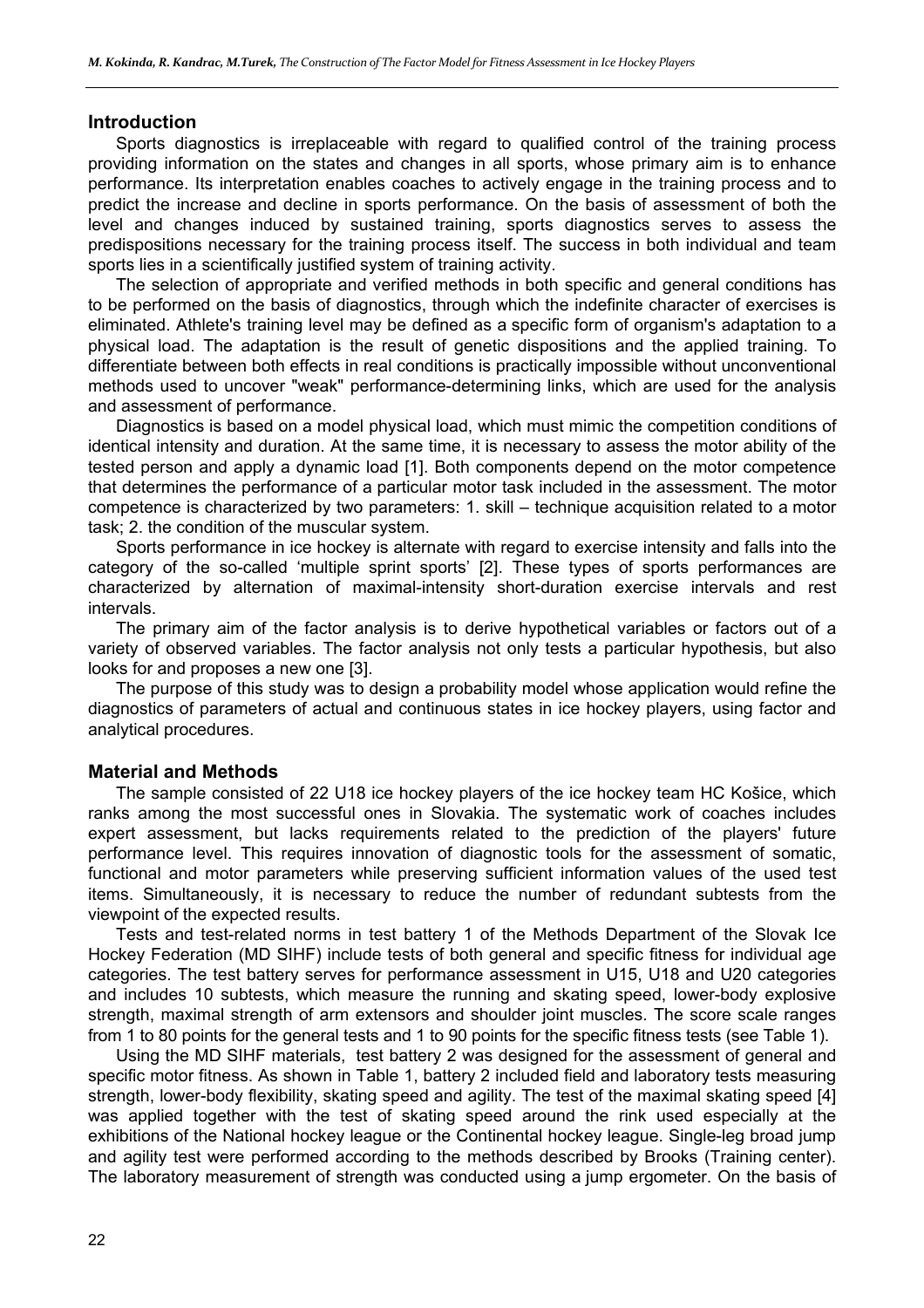previously conducted studies, 4 variables were selected: no. 15, 16, 17 and 18 (see Table 1). Test battery 2 included the test of lower-body strength and flexibility.

The results of the test batteries were processed by the procedures of correlation and factor analysis. In contrast to the correlational analysis, which provides information on the correlation structure among the observed variables [5], the factor and analytical procedures are oriented towards the quality of the correlation [6, 7]. The orthogonal rotation of factors into a simple structure was performed using the method Varimax [8].

### **Results**

Test batteries 1 and 2 represented relatively independent units with a certain degree of compactness in individual test items. Almost every test item was related to another variable, which is most probably a determining factor of skating speed.

|                        |     |                                                                  |       | Ice hockey players<br>$U18(N=22)$ |
|------------------------|-----|------------------------------------------------------------------|-------|-----------------------------------|
|                        | No  | Variable                                                         | X     | s                                 |
|                        | 1.  | Forward skating 36m (s)                                          | 5.2   | 0.2                               |
| Specific motor fitness | 2.  | Backward skating 36m (s)                                         | 6.2   | 0.2                               |
| (Test battery 1)       | 3.  | Forward skating 6x9m (s)                                         | 13.5  | 0.6                               |
|                        | 4.  | Forward skating 6x54m (s)                                        | 49.4  | 1.2                               |
| Specific motor fitness | 5.  | Test of maximal skating velocity (kph)                           | 32.8  | 1.8                               |
| (Test battery 2)       | 6.  | Test of skating speed $-1$ lap around the rink (s)               | 15.3  | 0.5                               |
|                        | 7.  | $60m$ run $(s)$                                                  | 8.3   | 0.2                               |
|                        | 8.  | 400m run (s)                                                     | 65.1  | 2.0                               |
| General motor fitness  | 9.  | 1500m run (s)                                                    | 381.9 | 28.7                              |
| (Test battery 1)       | 10. | $6x9m$ run $(s)$                                                 | 14.6  | 0.2                               |
|                        | 11. | Standing broad jump (cm)                                         | 230.5 | 7.3                               |
|                        | 12. | Bench press (kg)                                                 | 68.7  | 8.4                               |
|                        | 13. | Sit-and-reach (cm)                                               | 16.5  | 4.9                               |
|                        | 14. | Agility - octagon (s)                                            | 5.0   | 0.6                               |
|                        | 15. | J. ergometer $tc$ time of contact $(s)$                          | 0.2   | 0.1                               |
|                        | 16. | J. ergometer $P$ performance in the active push-off phase (W/kg) | 39.2  | 5.4                               |
| General motor fitness  | 17. | J. ergometer v velocity in the final push-off phase (m/s)        | 2.4   | 0.1                               |
| (Test battery 2)       | 18. | J. ergometer h height of jump (cm)                               | 30.4  | 3.1                               |
|                        | 19. | Single-leg broad jump: left leg (cm)                             | 192.7 | 14.4                              |
|                        | 20. | Single-leg broad jump: right leg (cm)                            | 194.3 | 11.2                              |
|                        | 21. | 10 single-leg squats: left leg (s)                               | 6.6   | 0.5                               |
|                        | 22. | 10 single-leg squats: right leg (s)                              | 6.7   | 0.6                               |

| Tab. 1. Arithmetic means and standard deviations in test batteries |  |  |  |  |  |  |  |
|--------------------------------------------------------------------|--|--|--|--|--|--|--|
|--------------------------------------------------------------------|--|--|--|--|--|--|--|

*Legend: J. ergometer – jump ergometer, N – number of players, x – arithmetic mean, s – standard deviation* 

|  |  |  |  | Tab. 2. Factor analysis of test batteries |
|--|--|--|--|-------------------------------------------|
|--|--|--|--|-------------------------------------------|

| <b>Test battery 1</b> |          |          |          |          |        |          | <b>Test battery 2</b> |          |          |          |
|-----------------------|----------|----------|----------|----------|--------|----------|-----------------------|----------|----------|----------|
| No.                   | Factor 1 | Factor 2 | Factor 3 | Factor 4 | No.    | Factor 1 | Factor 2              | Factor 3 | Factor 4 | Factor 5 |
| 1.                    | .508     | .379     | $-571$   | $-0.328$ | 5.     | .028     | $-102$                | .502     | $-280$   | .640     |
| 2.                    | .851     | $-183$   | .035     | .165     | 6.     | $-153$   | .297                  | $-.483$  | .682     | .115     |
| 3.                    | .645     | .151     | $-131$   | .327     | 13.    | .229     | .125                  | $-.207$  | .075     | .797     |
| 4.                    | .095     | .087     | .039     | .930     | 14.    | $-.071$  | $-154$                | .153     | .896     | $-078$   |
| 7.                    | .358     | .689     | $-.274$  | .208     | 15.    | .013     | $-137$                | $-940$   | $-0.36$  | .006     |
| 8.                    | .076     | .870     | .082     | .067     | 16.    | .671     | .106                  | .680     | .028     | $-.108$  |
| 9.                    | $-194$   | .825     | .037     | $-.041$  | 17.    | .944     | $-116$                | $-044$   | $-.087$  | .079     |
| 10.                   | .777     | $-.087$  | .059     | $-202$   | 18.    | .941     | $-102$                | $-.002$  | $-0.54$  | .091     |
| 11.                   | $-715$   | $-325$   | .154     | $-0.073$ | 19.    | .650     | .171                  | .087     | .030     | .456     |
| 12.                   | .036     | .089     | .956     | $-0.026$ | 20.    | .558     | .266                  | .225     | $-.300$  | .144     |
|                       |          |          |          | 21.      | .073   | .900     | .090                  | $-167$   | .075     |          |
|                       |          |          |          | 22.      | $-062$ | .949     | .026                  | .126     | .025     |          |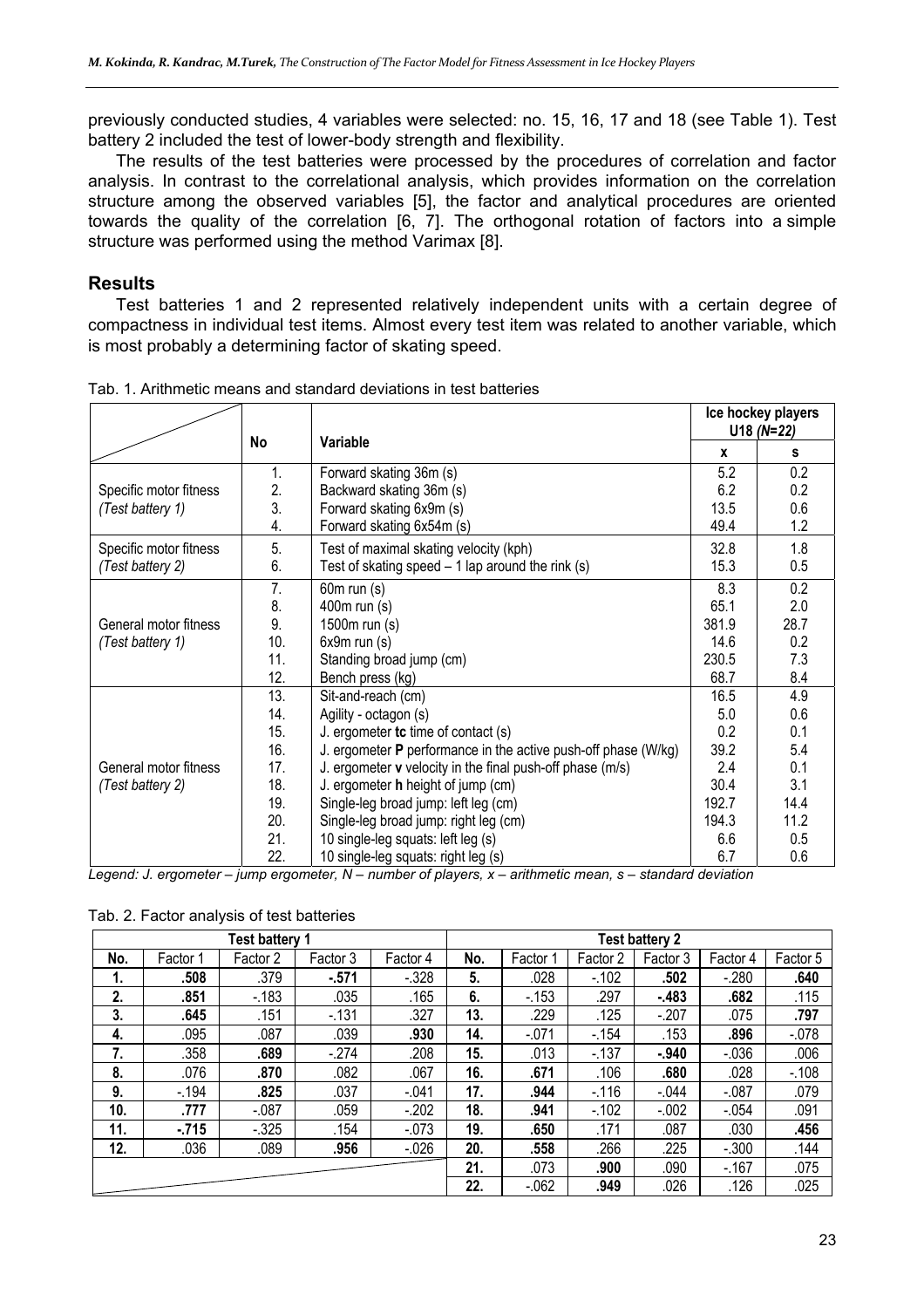Table 2 shows the results of the factor analysis of the variables included in test battery 1: 4 factors extracted and the results of battery 2: five factors extracted. It is necessary to take into consideration that battery 2 includes two test items more, which covers the examined motor aspect to a larger extent. This resulted in a different number of extracted factors indicating more detailed saturation of these factors. The significance of factor loading which is shown in bold letters was set at **<0.4** [9].



Fig. 1. Percentage of factor loading in test batteries 1 and 2

In test battery 1 of the MC SIHF four factors, indicators of conditioning abilities, were extracted. With regard to the conducted analysis, we may conclude partial incompleteness of the battery and the need to complement the battery with test items that would be more indicative of skating performance.

The saturation of five factors within test battery 2 has demonstrated a hierarchy of individual parameters, which are actually indicative of skating performance. With a certain degree of scientific skepticism, this battery may be regarded as a relevant indicator.

| <b>Variables</b>                                                          |          | <b>Factors</b> |          |         |        |  |  |  |
|---------------------------------------------------------------------------|----------|----------------|----------|---------|--------|--|--|--|
|                                                                           |          | 2              | 3        | 4       | 5      |  |  |  |
| Maximal skating velocity (kph)                                            | .122     | $-.034$        | $-254$   | .055    | .912   |  |  |  |
| Test of skating speed $-1$ lap around the rink (s)                        | $-057$   | .524           | .600     | .060    | $-230$ |  |  |  |
| 60 $m$ run $(s)$                                                          | $-0.076$ | .715           | .077     | $-.179$ | .290   |  |  |  |
| 400 $m$ run $(s)$                                                         | $-.203$  | .722           | $-.031$  | $-.067$ | $-359$ |  |  |  |
| 1500m run (s)                                                             | $-294$   | .782           | $-069$   | .294    | .085   |  |  |  |
| Agility – octagon $(s)$                                                   | .195     | .624           | $-.100$  | $-487$  | $-273$ |  |  |  |
| Jump ergometer to time of contact $(s)$                                   | .098     | $-.170$        | .911     | $-.120$ | $-151$ |  |  |  |
| Jump ergometer <b>P</b> performance in the active push-off phase $(W/kg)$ | .577     | $-0.025$       | $-714$   | .228    | .029   |  |  |  |
| Jump ergometer <b>v</b> velocity in the final push-off phase $(m/s)$      | .941     | $-.200$        | $-022$   | .154    | .059   |  |  |  |
| Jump ergometer h height of jump (cm)                                      | .944     | $-163$         | $-0.056$ | .153    | .071   |  |  |  |
| Single-leg broad jump: left leg (cm)                                      | .500     | .149           | .031     | .736    | .234   |  |  |  |
| Single-leg broad jump: right leg (cm)                                     | .233     | $-152$         | $-336$   | .795    | $-135$ |  |  |  |

Tab. 3. Factor model 1

Factor 1 covered 22% of the whole complex area. Its base was formed by abilities related to explosive strength. The share of factor 2 in the total variance equaled 20.4%. This factor may be considered as the factor of skating and running speed, speed endurance and agility, as it was saturated by variables of jump ergometry and the test of skating speed. Therefore, the factor could be regarded as the energetic factor of skating performance. The share of factor 4 in the total variance equaled 13.8% and was saturated by variables of agility and single-leg broad jumps. The factor represented frequency speed and explosive strength. Factor 6 seems to be highly specific being saturated by the variable of skating speed and representing the factor of maximal skating velocity. This is indicative of its specific position in terms of skating speed. Specific variance (SV – 17.5%) of factor model 1 was not directly associated with the content of the test items. It was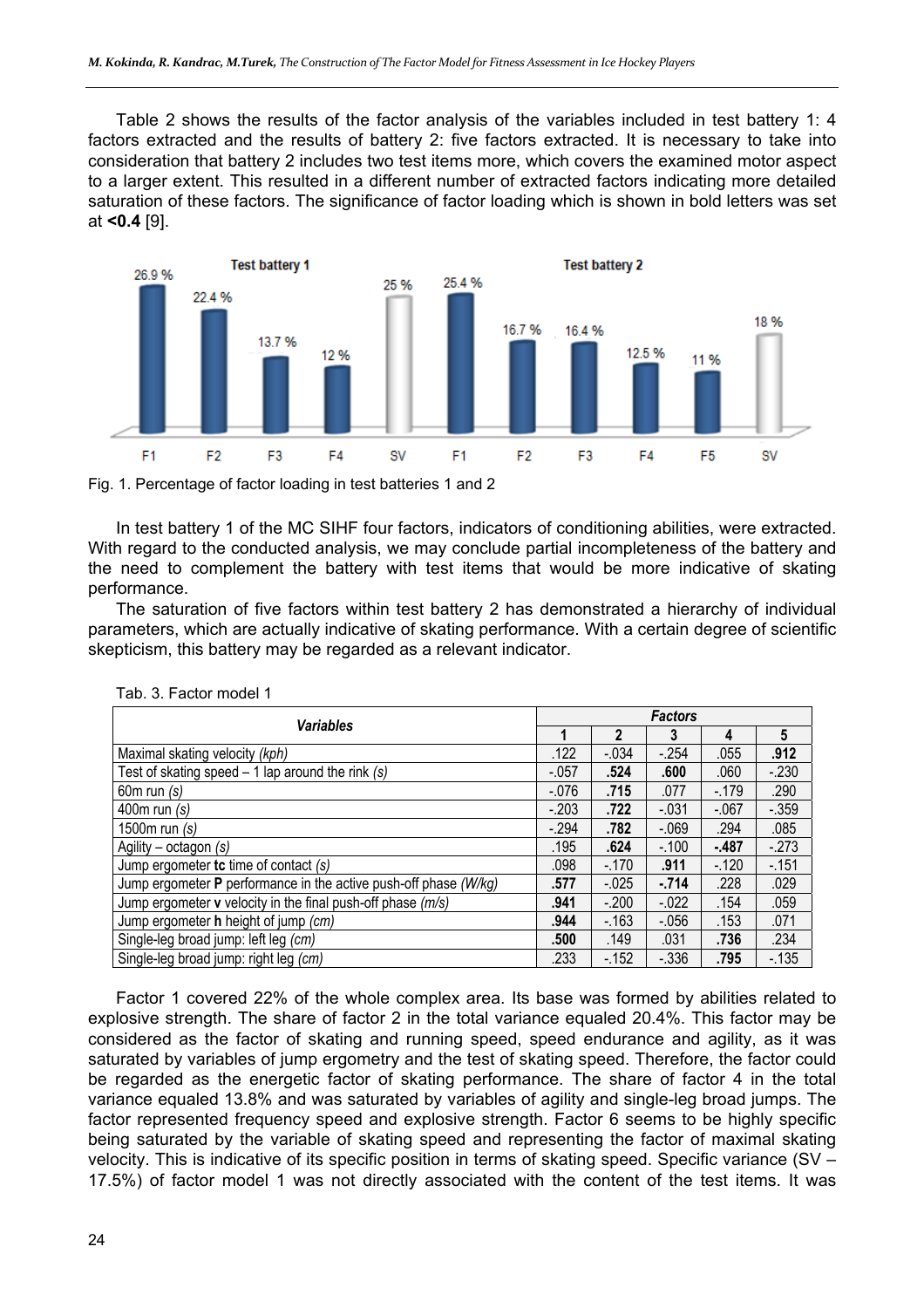probably saturated by personal, psychological and other variables, which did not make part of motor parameters.

| Tab. 4. Factor model 2 |  |
|------------------------|--|
|------------------------|--|

| Variables                            |          | <b>Factors</b> |          |  |  |  |
|--------------------------------------|----------|----------------|----------|--|--|--|
|                                      |          |                | 3        |  |  |  |
| Forward skating 36 m (s)             | .520     | .008           | $-.734$  |  |  |  |
| Backward skating 36 m (s)            | .824     | $-.205$        | .055     |  |  |  |
| Forward skating 6x9m (s)             | .765     | .029           | .037     |  |  |  |
| Forward skating 6x54m (s)            | .386     | .273           | .649     |  |  |  |
| Run $6x9m(s)$                        | .648     | $-.406$        | $-154$   |  |  |  |
| Standing broad jump (cm)             | $-.717$  | $-194$         | .164     |  |  |  |
| Bench press (kg)                     | $-088$   | $-.309$        | .648     |  |  |  |
| Ten single-leg squats: left $leg(s)$ | $-0.092$ | .925           | $-0.038$ |  |  |  |
| Ten single-leg squats: right leg (s) | $-.001$  | .919           | $-082$   |  |  |  |

Within factor model 2, three factors were extracted with a higher rate of specific variance compared to factor model 1. Factor 1, which may be termed the skating-related factor of lowerbody explosive strength, covered 29.9% of the total variance. Factor 2 was saturated by variables sensitively assessing the level of lower-body strength in terms of dominance and preference. The factor covered 23.5% of the total variance. Factor 3 represented the factor of skating speed endurance and maximal strength of arm extensors and shoulder joint muscles. Its saturation equaled 16.1%. The value of the specific variance of factor model 2 equaled 31.2%. Almost one third of the covered motor area indicated that the content validity increased relatively significantly.



# **Discussion**

The factor matrix includes all the information whose meaning remains unclear. Therefore, individual percentages of saturation are presented graphically. This method of illustration provides a concise overview of the factor analysis [10]. These factors serve for the design of an acceptable model, which reproduces the observed data and whose variables are interpretable and present real equivalents. The applied tests are divided into two performance areas representing two independent units. In their essence, they form a cohesive unit, where test items are more or less interrelated. This results in the factor loading of individual variables and forms a more complex factorial structure of performance, which in terms of the presented research objective may be understood as a partial structure of skating profile. The evaluation of the factor structure of the motor fitness by means of multivariate analysis allows for exploration of relations and associations, which are not accessible through partial analyses. The percentage illustration of factor structure facilitates accessibility and comprehensibility, which magnifies its interpretability. The determination of the specific variance, which is not directly associated with motor factors, is used to analyze the effects that are causally related to motor fitness. The factor analysis is a multivariate mathematical and statistical method that forms hypotheses. The model of factor analysis is based on the